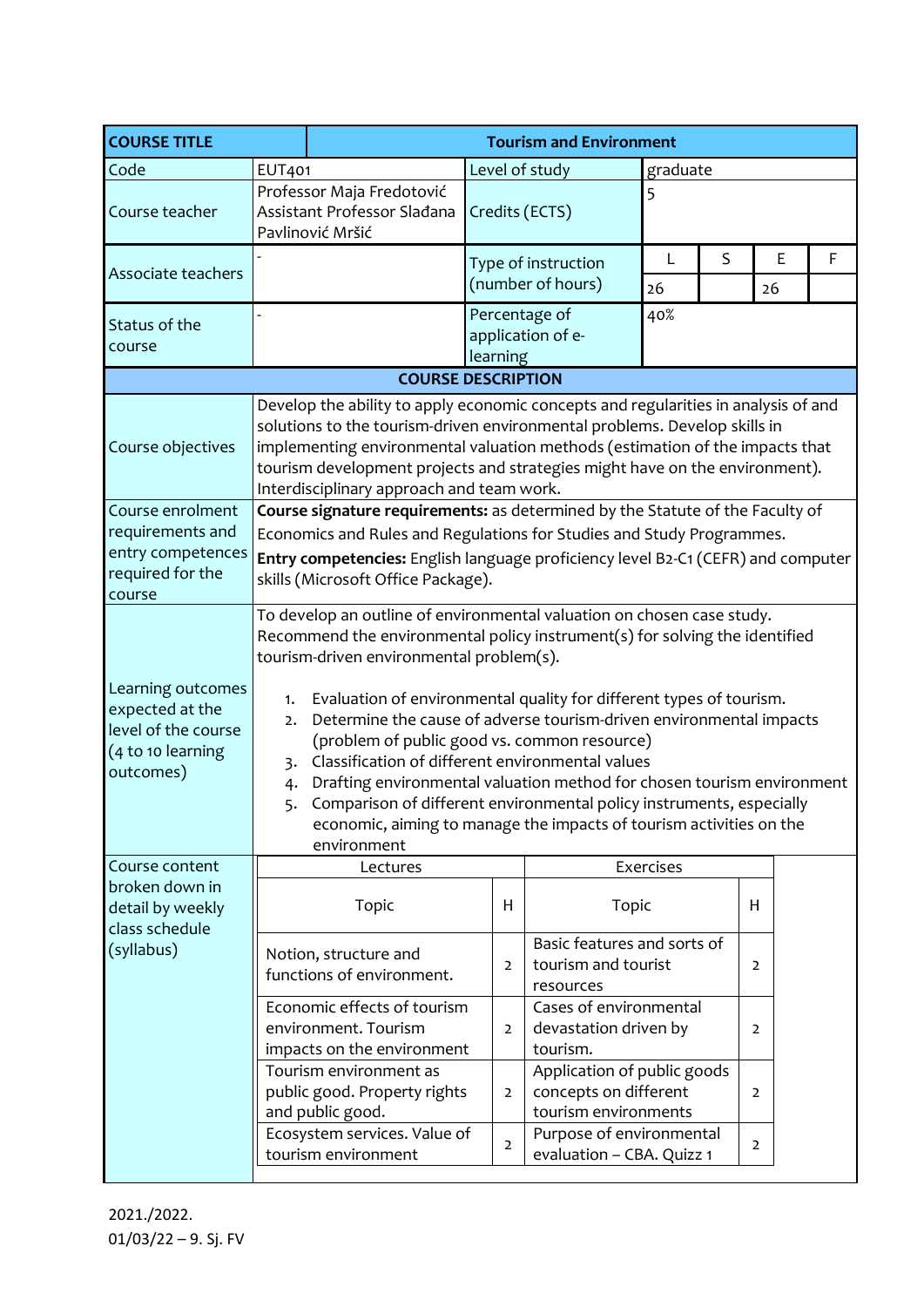|                                        | Classification of<br>environmental valuation<br>methods. Willingness to pay<br>and environmental demand<br>curve.                                                                                                                                                                                                                                                                                                               |                       |        | $\overline{2}$ | Environmental valuation<br>methods in practice<br>(market valuation, cost<br>substitution, defensive<br>costs)               |                                                                                | $\overline{2}$ |          |  |
|----------------------------------------|---------------------------------------------------------------------------------------------------------------------------------------------------------------------------------------------------------------------------------------------------------------------------------------------------------------------------------------------------------------------------------------------------------------------------------|-----------------------|--------|----------------|------------------------------------------------------------------------------------------------------------------------------|--------------------------------------------------------------------------------|----------------|----------|--|
|                                        | Revealed preferences<br>methods: travel costs method                                                                                                                                                                                                                                                                                                                                                                            |                       |        | $\overline{2}$ | Case studies.                                                                                                                |                                                                                | $\overline{2}$ |          |  |
|                                        | Revealed preferences<br>methods: Hedonic method                                                                                                                                                                                                                                                                                                                                                                                 |                       |        | $\overline{2}$ | Case studies. Quizz 2                                                                                                        |                                                                                | $\overline{2}$ |          |  |
|                                        | Stated preferences methods:<br>Contingent valuation method;<br>Choice modelling                                                                                                                                                                                                                                                                                                                                                 |                       |        | $\overline{2}$ | Stated preferences<br>methods - case studies<br>(adequacy of<br>implementation of<br>particular method in<br>relation to the | environmental value type)                                                      | $\overline{2}$ |          |  |
|                                        | Measures and instruments of<br>tourism environment<br>protection. Economic<br>instruments for tourism<br>environment protection.                                                                                                                                                                                                                                                                                                |                       |        | $\overline{2}$ | Examples.                                                                                                                    | Measures and instruments<br>for tourism environment.<br>Economic instruments - | $\overline{2}$ |          |  |
|                                        | Environmental sustainability<br>and tourism. Sustainable<br>tourist destination<br>management.                                                                                                                                                                                                                                                                                                                                  |                       |        | $\overline{2}$ | Sustainable destination                                                                                                      | management indicators.                                                         | $\overline{2}$ |          |  |
|                                        | Tourism and protected areas.<br>$\overline{2}$<br>Ecotourism.                                                                                                                                                                                                                                                                                                                                                                   |                       |        |                | Case studies. Quizz 3<br>$\overline{2}$                                                                                      |                                                                                |                |          |  |
|                                        | Ecocertificates in tourism.<br>$\overline{2}$                                                                                                                                                                                                                                                                                                                                                                                   |                       |        |                | Case studies                                                                                                                 |                                                                                | $\overline{2}$ |          |  |
|                                        | Economic analysis of<br>instrument choice for<br>$\overline{2}$<br>environmental management<br>in tourism                                                                                                                                                                                                                                                                                                                       |                       |        |                | Economic analysis of<br>instrument choice for<br>environmental<br>$\overline{2}$<br>management in tourism -<br>exercises     |                                                                                |                |          |  |
| Format of<br>instruction               | $\square$ lectures<br>$\Box$ seminars and workshops<br>$\square$ exercises<br>$\Box$ on line in entirety<br>$\square$ partial e-learning<br>$\Box$ field work                                                                                                                                                                                                                                                                   |                       |        |                | $\square$ independent assignments<br>$\Box$ multimedia<br>$\Box$ laboratory<br>$\square$ work with mentor<br>(other)<br>□    |                                                                                |                |          |  |
| Student<br>responsibilities            | Students taking this course are expected to attend classes and to complete the assigned tasks.<br>Regular class attendance is expected of all students taking this course - students are required to<br>attend lectures at least 50% of total lectures held. Also, students must resolve three quizzes<br>organised during the semester. Any violation against this rule may cause the ineligibility to take<br>the final exam. |                       |        |                |                                                                                                                              |                                                                                |                |          |  |
| Screening student<br>work (name the    | Class<br>attendance                                                                                                                                                                                                                                                                                                                                                                                                             | Research<br>1,75 ECTS |        |                | Pesentation                                                                                                                  |                                                                                |                | 1,5 ECTS |  |
| proportion of ECTS<br>credits for each | Experimental<br>work                                                                                                                                                                                                                                                                                                                                                                                                            |                       | Report |                |                                                                                                                              | (Other)                                                                        |                |          |  |